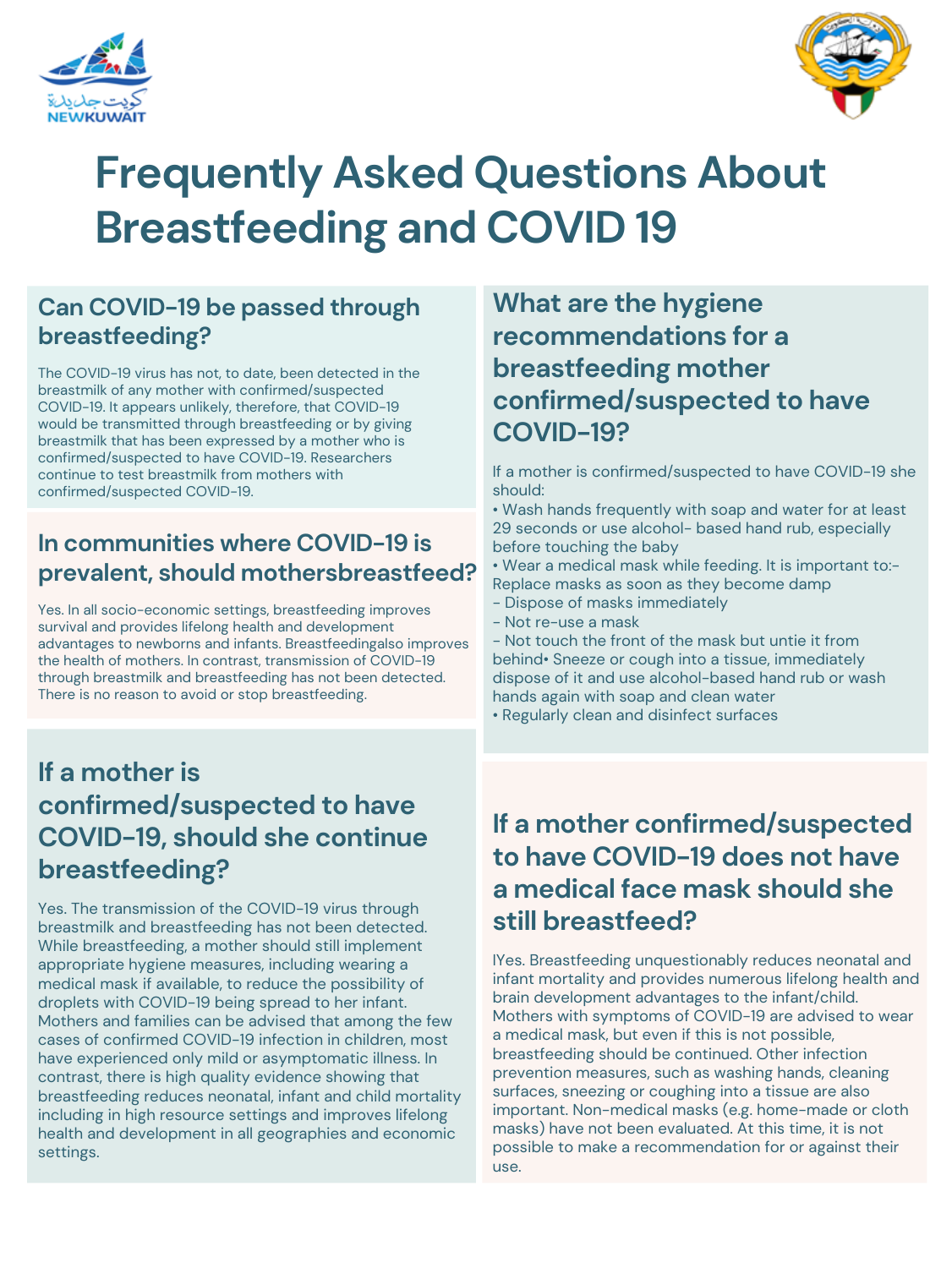



# **Frequently Asked Questions About Breastfeeding and COVID 19**

**Is it necessary for a mother with confirmed/suspected COVID-19 to wash her breast before she breastfeeds directly or before expressing milk?**

If a mother is confirmed/suspected to have COVID-19 has just coughed over her exposed breast or chest, then she should gently wash the breast with soap and warm water for at least 20 seconds prior to feeding. It is not necessary to wash the breast before every breastfeed or prior to expressing milk.

### **For more information please do not hesitate to ask your doctor/nurse in charge ot the lactation consultant**

## **If a mother confirmed/suspected to have COVID-19 is not able to breastfeed what is the best way to feed her newborn/infant?**

The best alternatives to breastfeeding a newborn or young infant are:

- Expressed breastmilk
- Expression of breastmilk is primarily done by hand expression or a mechanical pump. For more information ask the lactation consultants in the hospital
- The mother, and anyone helping the mother, should wash their hands before expressing breastmilk or touching any pump or bottle parts and ensure proper pump cleaning after each use.

#### **Is it safe to give expressed breastmilk from a mother confirmed/suspected to have COVID-19?**

Yes. The COVID-19 virus has not, to date, been detected in the breastmilk of any mother confirmed/suspected to have COVID-19. It is unlikely that the virus can be transmitted by giving breastmilk that has been expressed by a mother with confirmed/suspected COVID-19.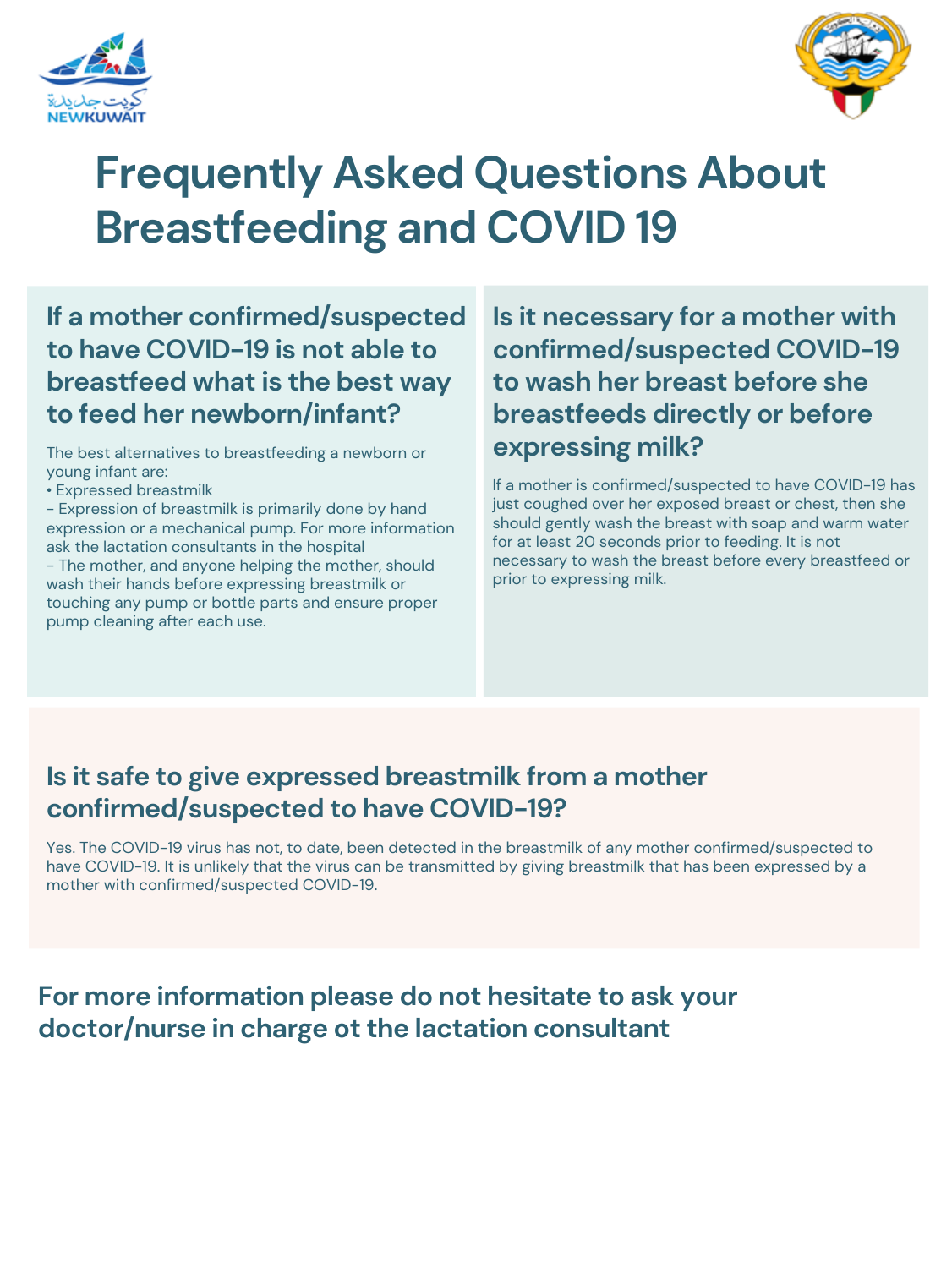# **إذا تأكدت الأم أو يشتبه في اصابتها كوفيد١٩- ،هل يجب أن تستمر في الرضاعة الطبيعية؟**

نعم. لم يتم اثبات انتقال فيروس كوفيد١٩- من خلال حليب الأم أو من الرضاعة الطبيعية. و لكن يجب على الأم أثناء الرضاعة الطبيعية تطبيق جميع تدابير النظافة المناسبة ، بما في ذلك ارتداء قناع طبي لتقليل احتمالية انتشار قطيرات بها كوفيد١٩- قد تسبب الاصابة لرضيعها.

نود التنويه للأمهات ان حالات إصابة كوفيد١٩- المؤكدة في الأطفال هي قليلة ، معظمهم كان عبارة عن مرض خفيف أو بدون أعراض. في المقابل ، هناك أدلة تؤكد أن الرضاعة الطبيعية تقلل من وفيات الأطفال حديثي الولادة والرضع بما في ذلك في ظروف الموارد الاقتصادية الجيدة ويحسن الصحة والتنمية مدى الحياة في جميع المناطق الجغرافية

مازال البحث مستمر في اختبار حليب الأم من الأمهات المصابات أو المشبه بهم للتأكد من خلوه من الفيروس

### **هل يمكن انتقال فيروسكورونا من خلال الرضاعة الطبيعية؟**

لم يتم الكشف حتى الآن عن فيروس كوفيد١٩- في حليب الأم سواء كانت اصابتها مؤكدة أو مشتبه. لذلك يبدو من غير المرجح أن ينتقل كورونا (كوفيد١٩- )عن طريق الرضاعة الطبيعية أو عن طريق إعطاء الحليب الذي تقوم الأم باعتصاره من الثدي





# **معلومات عن الرضاعة الطبيعية اذا كانتالأم مصابة أو مشتبه بإصابتها بفيروسكوفيد- ١٩**

### **هل ينصح بالرضاعة الطبيعية في المجتمعات التي ينتشر فيها كوفيد١٩-؟**

نعم. الرضاعة الطبيعية في جميع الظروف الاجتماعية والاقتصادية توفر الصحة و تساعد على النمو السليم للأطفال حديثي الولادة كما ان الرضاعة الطبيعية أيضا تحسن صحة الأمهات في المقابل ، ولم يتم الكشف عن ان الرضاعة الطبيعية تنقل كوفيد-١٩ من خلال حليب الأم. لذلك لا يوجد سبب لتجنب أو التوقف عن الرضاعة الطبيعية.

## **ما هي توصيات العناية بالنظافة للأم المصابة أو المشتبه بإصابتها بفيروسكوفيد١٩-؟**

• غسل يديك بشكل متكرر بالماء والصابون لمدة لا تقل عن 20 ثانية أو استخدام فرك اليدين الكحولي ، خاصة قبل لمس الطفل • ارتداء قناع طبي أثناء الرضاعة. من المهم اتباع التعليمات الآتية عند لبس القناع: - استبدال الأقنعة بمجرد أن تصبح رطبة - تخلصي من الأقنعة على الفور<br>- عدم إعادة استخدام القناع نفسه مرة أخرى<br>- لا تلمسي الجزء الأمامي من القناع ولكن قومي بفكه من الخلف • أن يتم العطاس أو السعال في منديل ، والتخلص منه على الفور واستخدام فرك اليد الذي يحتوي على الكحول أو غسل اليدين مرة

أخرى بالصابون والماء النظيف • تنظيف وتطهير الأسطح بانتظام

## **إذا كانت الأم مصابة أو / يشتبه في أنها مصابة بـ كوفيد١٩- وليسلديها قناع للوجه الطبي ، فهل يجب عليها الرضاعة الطبيعية؟**

نعم. مما لا شك فيه ان الرضاعة الطبيعية تقلل وفيات الأطفال حديثي الولادة ووفيات الرضع وتوفر العديد من المزايا الصحية مدى الحياة وتطور الدماغ للطفل

ينصح الأمهات اللواتي لديهن أعراض كوفيد١٩- بارتداء قناع طبي ، ولكن حتى إذا لم يكن ذلك ممكنًا ، فيجب استمرار الرضاعة الطبيعية. من المهم أيضا اتخاذ تدابير أخرى للوقاية من العدوى ، مثل غسل اليدين وتنظيف الأسطح والعطس أو السعال في المحارم.

لم يتم تقييم الأقنعة غير الطبية (مثل الأقنعة المصنوعة منزليا أو القماش) في الوقت الحالي ، لا يمكن تقديم توصية لاستخدامها أو ضد استخدامها.